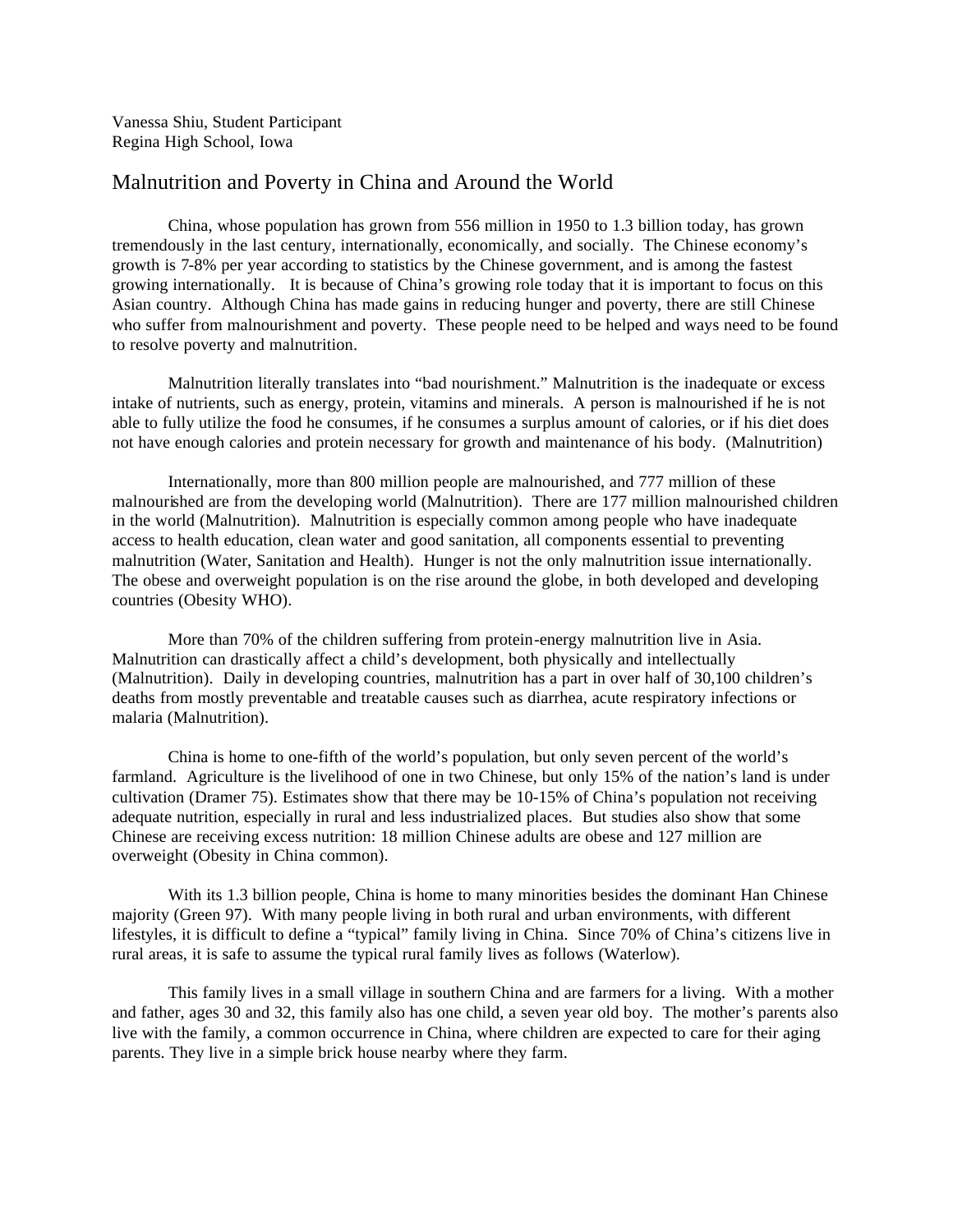The mother and father of the family received nine years of education, 6 years of elementary and 3 years of secondary, through the local schooling system. Their son is currently in elementary school. Some rural villagers in China see little point of schooling because they do not use what they learned to work on the land. Also in China, the number of openings for universities is low, but the number of applicants is high.

The family's diet mainly consists of the food they grow, which is rice. They also may consume some vegetables, grown next to their home, but they rarely eat meat because of its cost. Milk and dairy products are also rare because of availability. Although the family eats enough food to sustain them, they do not necessarily receive all of the proper nutritional requirements, like calcium. Also, because they are on a tight budget, they are not always able to purchase these nutritional foods.

Rice is grown twice a year in water-filled paddies. The men in the village do the plowing and repairing of the water channels, while the women plant rice. It is difficult labor because the villagers cannot afford much machinery; they use water buffalo to assist them. In China, animals are still used more often than tractors. The family does not receive a daily income, but the food that the family does not eat is sold, and the money is used for food and basic needs. Although the family is able to provide for themselves, it is still a daily struggle. The family's needs are mainly food, water and shelter, along with essentials, such as clothing and daily hygiene. They receive the water they need from a pump located nearby their home. (Waterlow)

Poverty is not just being poor or not having enough food. Poverty is being denied the basic opportunity and choices to human development required to have a healthy life and a decent standard of living. Poverty can distort or change a person's values, lifestyle, family and community. (Poverty in China)

Poverty is measured by three factors: the relevant welfare measure, the poverty line, and the poverty indicator. The relevant welfare measure uses monetary dimensions, for example consumption versus income, adjusts differences in needs of different households, adjusts differences in prices in different areas, and also includes health, nutrition and education along with other factors. Cut off points that divide the poor from the non poor are poverty lines, both monetary and non monetary. Some poverty indicators are the headcount index, which is the share of the population below the poverty line; the poverty gap, which is how far off families are from the poverty line; and the squared poverty gap, which is how far households are from the poverty line along with the inequality in the poor. (Measuring Poverty)

China's rural poor in 1978 was 250 million using the government poverty line, and in 1998, was reduced to 42 million. If one used the dollar per day standard international poverty line, the number of absolute poor is much greater, but the trend of reduction was still the same. (Poverty in China) The population below the poverty line in 2001 was 10%. It is clear that the situation in China is gradually improving. With these improvements, the situation of a typical family will improve also.

Poverty in China may affect women more than men. Although Mao Zedong is famous for his quote, "Women hold up half the sky," women today are still not regarded equally (Dramer 56). Women do not always receive the same amount of education as men. Women are not offered as many jobs as men and are also paid less for their work. Females are not held as highly in some places in the male dominant society. Recently, China has made gains in equalizing the role of women, and in 1995 hosted the United Nations Fourth World Conference on Women (Dramer 56).

People living in rural China may be disadvantaged compared to their urban counterparts. Rural children may not receive the same education as ones living in the city and residents in rural parts do not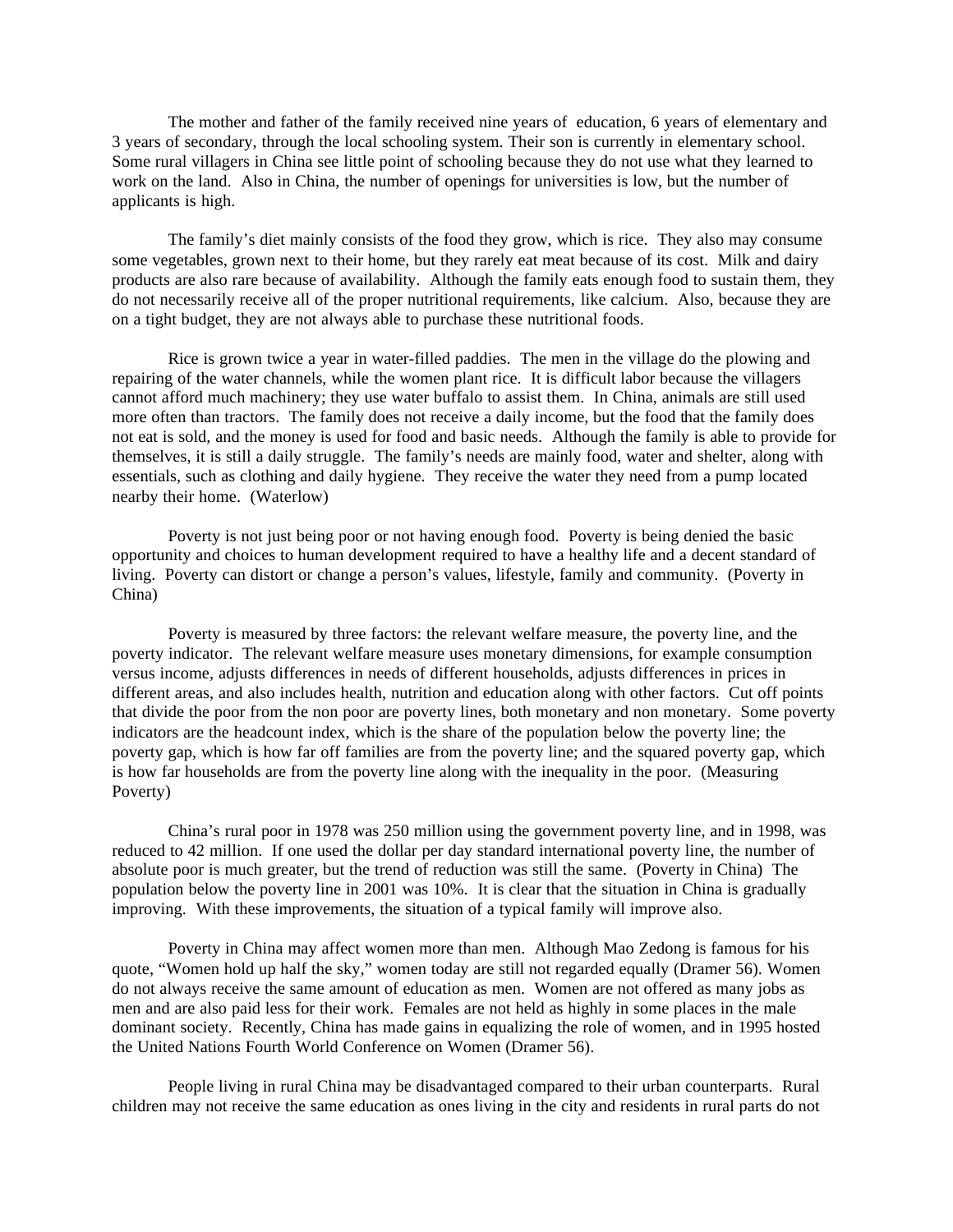always receive the same opportunities as urban residents. In China there are an estimated 80-100 million people on the move, resulting from poverty in rural places (Poverty in China).

There is a high pollution rate in China. The Chinese government hurried to industrialize, but in the process failed to protect the environment against pollution as a result of industrialization (Dramer 80). A World Health Organization report on air quality reported that seven of the ten most polluted cities in the world were in China in 1998 (Environment of China). The leading cause of death in China is respiratory and heart diseases which can be linked with pollution (Environment of China). Pollution is also indirectly linked to poverty. When one is struggling for survival, it is not difficult to disregard the environment, when one's higher priorities are food, shelter and clean water.

Air pollution may damage crops and the agriculture in China, producing lesser quality goods. Acid rain in China affects one-fourth of China's landmass (Beech 48). It is also estimated that since 1949 China has lost 20% of its agricultural land due to soil erosion and economic development (China: The World Factbook). China has become the second biggest polluter in the world, after the United States (Beech 48).

Although resolving pollution would not necessarily erase poverty, it may bring about positive effects. The government would be able to focus more on pollution clean up and prevention. Reduced pollution would also result in higher quality crops, unaffected by factory and industrialized emissions. Resolving poverty would benefit women and small farmers. They would be better able to provide for themselves and their families. They would also be able to receive a more balanced nutritional intake and be able to lead healthier lives.

It is not a problem for China to grow enough food for its population, but it does need to improve its food distribution. Production for rice and other crops is strong. However, people living in rural areas don't necessarily always receive the same amount of food as those in urban areas. The government should identify malnourished areas and make an effort to distribute food to that area for consumption. They should also improve the transportation systems, in order to efficiently and safely carry goods.

The Chinese government should educate Chinese farmers about better ways to improve farming and agriculture. People should also be educated on how to better utilize their land. Farmers then will be better able to provide for themselves and their families. Many farmers are still using old techniques. The government should also offer more jobs for public improvement, such as roads. China has as many as 100 million unemployed farmers. This would decrease unemployment, but also provide the formerly unemployed a better life.

Technology and its uses could also be improved. With improved technology, farmers could be more efficient and could save energy. Even the simple addition of a tractor in some areas would greatly increase efficiency and decrease the workload of the farmer. Biotechnology research on crops, such as rice has also been increasing in China. The results of such research could greatly benefit China. Although China has reached its goal of being 95% self sufficient, it still needs to maintain that sufficiency (World Hunger- China). With technology, China could continue and perhaps maintain its self sufficiency.

Obesity, another form of malnutrition, is a factor which needs to be resolved in China. A government report showed that from the years 1992 to 2002, the rate of obesity rose a startling 97%. In those ten years, over 60 million people became obese. A Chinese vice health minister, Wang Longde has said about this increase, "The Chinese population does not have enough awareness and lacks knowledge of what is a reasonable nutrition and diet." The government should promote proper nutrition and exercise to its citizens. (Chinese concern at obesity)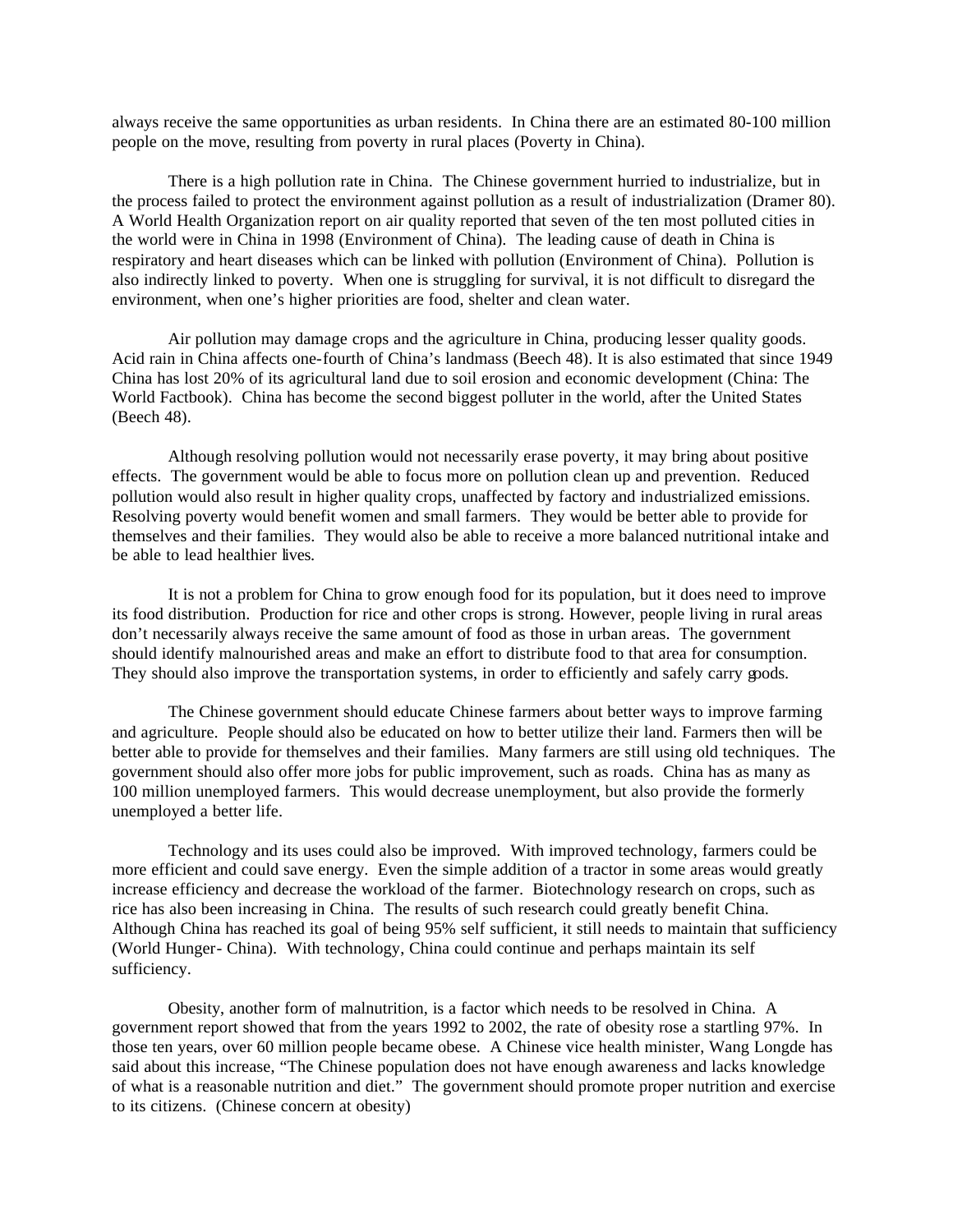Factors of malnutrition include an unsafe and insufficient water supply, poor hygiene and inadequate sanitation. Both China and the world could help prevent malnutrition by improving access to water and water quality, and improving hygiene and sanitation. In 2002, 1.1 billion people (17% of the world) were without access to improved water sources and almost two thirds of that 1.1 billion lived in Asia. Also in 2002, 2.6 billion people (42% of the population) did not have access to improved sanitation. Over 50% of those lacking access, almost 1.5 billion, live in China and India. (Water, Sanitation and Hygiene)

"We shall not finally defeat AIDS, tuberculosis, malaria, or any of the other infectious diseases that plague the developing world until we have also won the battle for safe drinking water, sanitation and basic health care," said Kofi Annan, the United Nations Secretary General (Water, Sanitation and Hygiene). Many diseases stem from the lack of clean safe water, sanitation and hygiene.

Annually, 1.8 million deaths are attributed to diarrheal diseases, with 88% of diarrheal disease attributed to unsafe water, and deficient sanitation and hygiene. World wide, 6 million people are visually impaired by trachoma, a contagious viral disease characterized by inflammation of the conjunctiva and cornea of the eye along with the formation of scar tissue. Trachoma is closely linked to the lack of face washing, many times because of lack of safe water. 133 million people suffer from high intensity intestinal helminthes infections, such as ascariasis, trichuriasis, and hookworm, which many time leads to serious consequences like cognitive impairment, massive dysentery, or anemia. By increasing access to safe water, sanitation and better hygiene, the rate of trachoma morbidity was reduced by 27%; ascariasis morbidity was lowered by 29% and hookworm morbidity by 4%. (Water, Sanitation and Hygiene)

Contamination of ground water by arsenic has been found across the globe. In China alone, there are also over 26 million cases of dental fluorosis and over one million cases of skeletal fluorosis, which can be potentially crippling, as a result of elevated amounts fluoride in their drinking water. Health consequences of both arsenic and fluorosis can be avoided by reducing consumption, finding alternative water sources, and removing the fluoride or arsenic. Fluorosis can also be averted by using deep seated water, river water and building reservoirs. (Water, Sanitation and Hygiene)

It is clear that promoting safe clean water, good sanitation and hygiene is crucial in resolving malnutrition, preventing disease and promoting healthy lives. These factors bring forth a healthy environment crucial to living a healthy, nourished life. Public access to these factors can be improved by creating new water sources or improving access to these sources.

Worldwide governments and organizations should promote education in order to teach people how to prevent malnutrition by eating properly, including all of the essential nutrients. Many times, after people are discharged from the hospital after being treated for malnutrition they return to their previous environment and become malnourished again (Malnutrition). Overweight people are sometimes unaware of the consequences of their excess intake and do not realize the importance of a balanced diet. It is through their lack of knowledge and perhaps resources that these people, both underweight and overweight, become malnourished.

Malnutrition is something that affects people of all different races, cultures, nationalities, and ages. It affects both the rich and the poor and it affects one in three people internationally (Malnutrition). Obesity alone comes at a high cost. The resulting disabilities and diseases can affect one's income along with the health care system (Obesity). By taking steps such as education and better public access to clean water, the world is on its way to resolving malnutrition and poverty.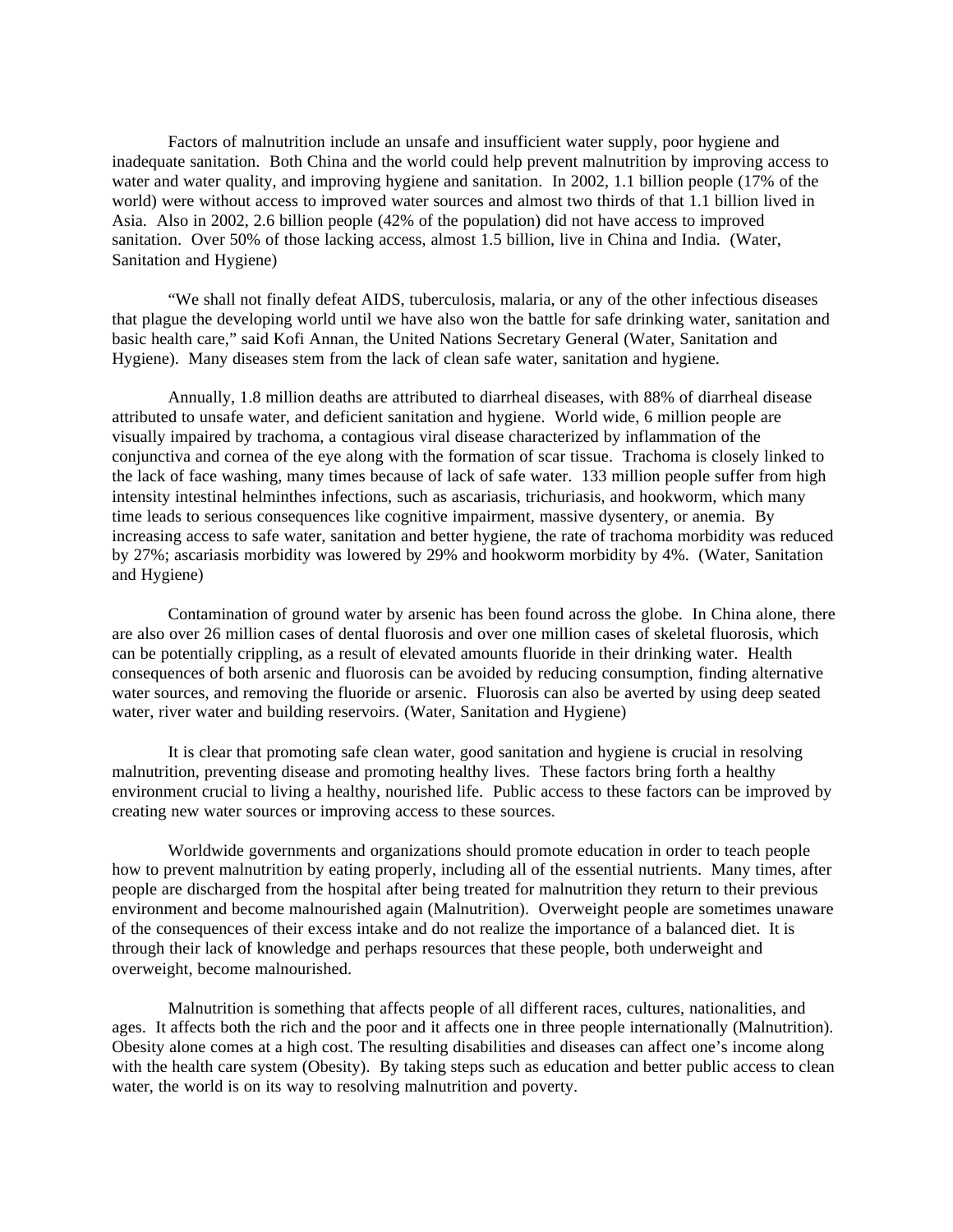China, with its large population and limited amount of farmland, needs to develop better ways to grow and distribute goods for its people. China is able to grow enough food, but it is distribution which presents a problem. China should also resolve its issue of pollution in order to promote better agriculture and health. Pollution may also reduce the amount of usable farmland, which is a concern in a country where only a portion of the land is used for agriculture. By resolving the problem of pollution, many health problems stemming from pollution would be reduced. Technology is also a factor in China which would help resolve poverty and malnutrition, either by decreasing workload, increasing products, or improving goods.

By promoting clean water, sanitation, hygiene, and technology, along with education about malnourishment and prevention, international governments and organizations can work together to help reduce malnourishment and poverty. It will improve both the bodies of the malnourished and their lives, and affect people in every country around the world. By helping resolve the dilemma of malnutrition and poverty, not only will the typical family in China's lives be improved but people around the world's lives will be too.

## Works Cited:

Beech, Hannah. "They Export Pollution Too." TIME 27 June 2005: 48

Behnke, Alison. China in Pictures. Minneapolis, MN: Lerner Publications Co., 2003

China: The World Factbook. Central Intelligence Agency. 30 August 2005. Central Intelligence Agency. 12 September 2005 < http://www.cia.gov/cia/publications/factbook/geos/ch.html>

Chinese concern at obesity surge. BBC News. 12 October 2004. BBC News. 27 September 2005 <http://news.bbc.co.uk/go/pr/fr/-/2/hi/asia-pacific/3737162.stm>

Dramer, Kim. People's Republic of China. New York: Children's Press, 1999.

Environment of China. Wikipedia. 11 July 2005. Wikipedia. 20 September 2005 <http://en.wikipedia.org/wiki/Environment\_of\_China>

Green, Robert. China. San Diego, CA: Lucent Books, 1999

Malnutrition. Child Welfare League of America. 2005. Child Welfare League of America. 25 September 2005 <http://www.cwla.org/programs/health/healthtipsmalnutrition.htm>

Measuring Poverty. Poverty Net. 2005. The World Bank Group. 22 September 2005 <http://web.worldbank.org/WBSITE/EXTERNAL/TOPICS/EXTPOVERTY/EXTPA/0,,contentMDK:20 238988~menuPK:435055~pagePK:148956~piPK:216618~theSitePK:430367,00.html>

Obesity. Regional Office for the Western Pacific: WHO. 2005. World Health Organization. 27 September 2005 <http://www.wpro.who.int/health\_topics/obesity/general\_info.htm>

Obesity in China common- around 18 million adults. Medical Study News. 19 April 2005. News-Medical.Net. 25 September 2005 <http://www.news-medical.net/?id=9283>